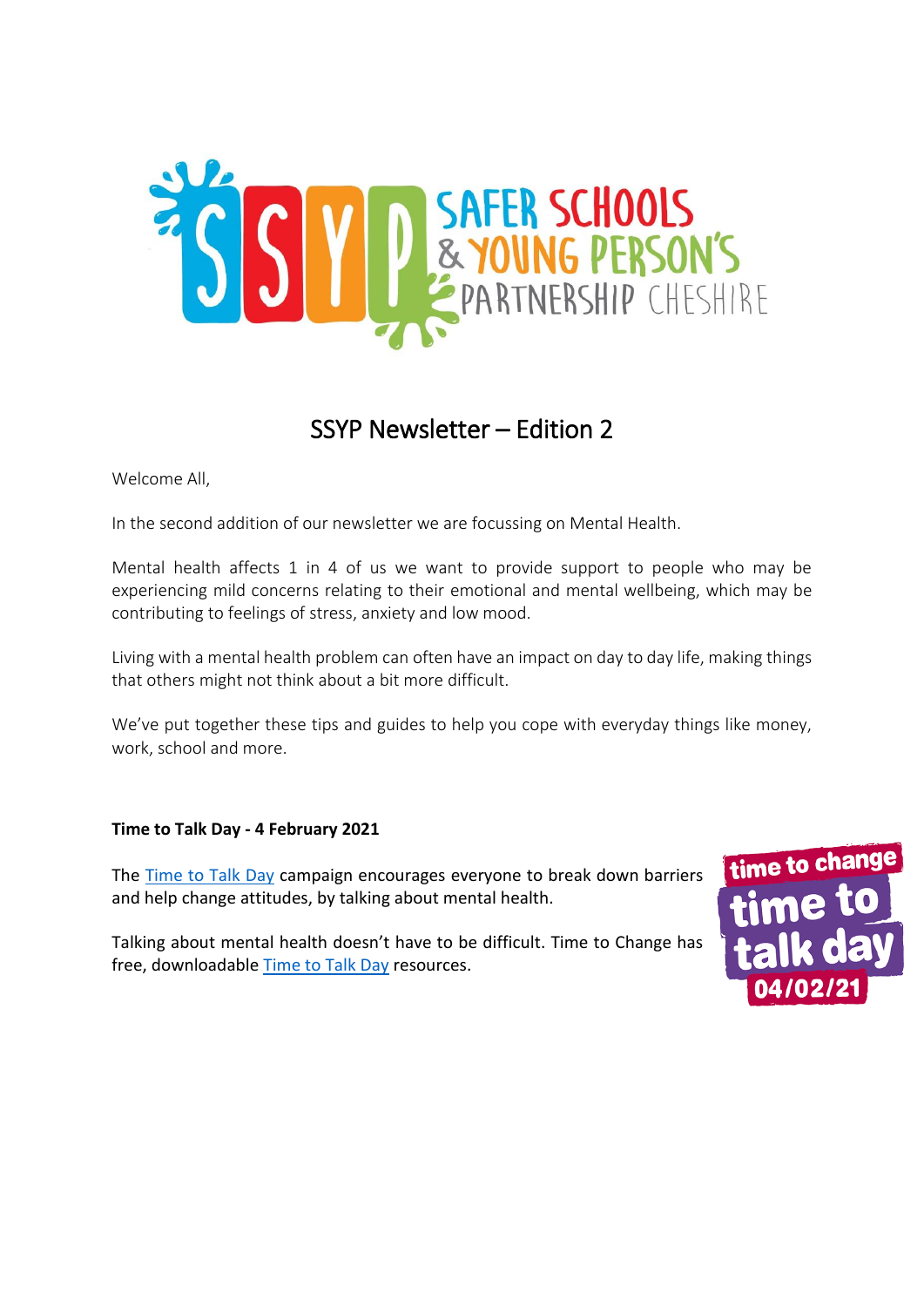#### Your Mood this winter

Do you find it more difficult to get out of bed during the winter mornings when the weather is miserable and the sky is darker? If so, you're not alone.

It is very common to feel a bit low during the winter period, which can make it more difficult to do the things we enjoy. The NHS have set up a handy online podcast service that includes a range of free to access and download videos and audio guides to help you manage your wellbeing this winter, including tips on:

\*Managing low mood

\*Anxiety control

\*Overcoming sleep problems

\* Controlling unhelpful thinking

Get online now to complete your own mood self-assessment and to get a personalised advice plan on what to do next to improve your mood and wellbeing.

Visit:<https://www.nhs.uk/Conditions/stress-anxiety-depression/>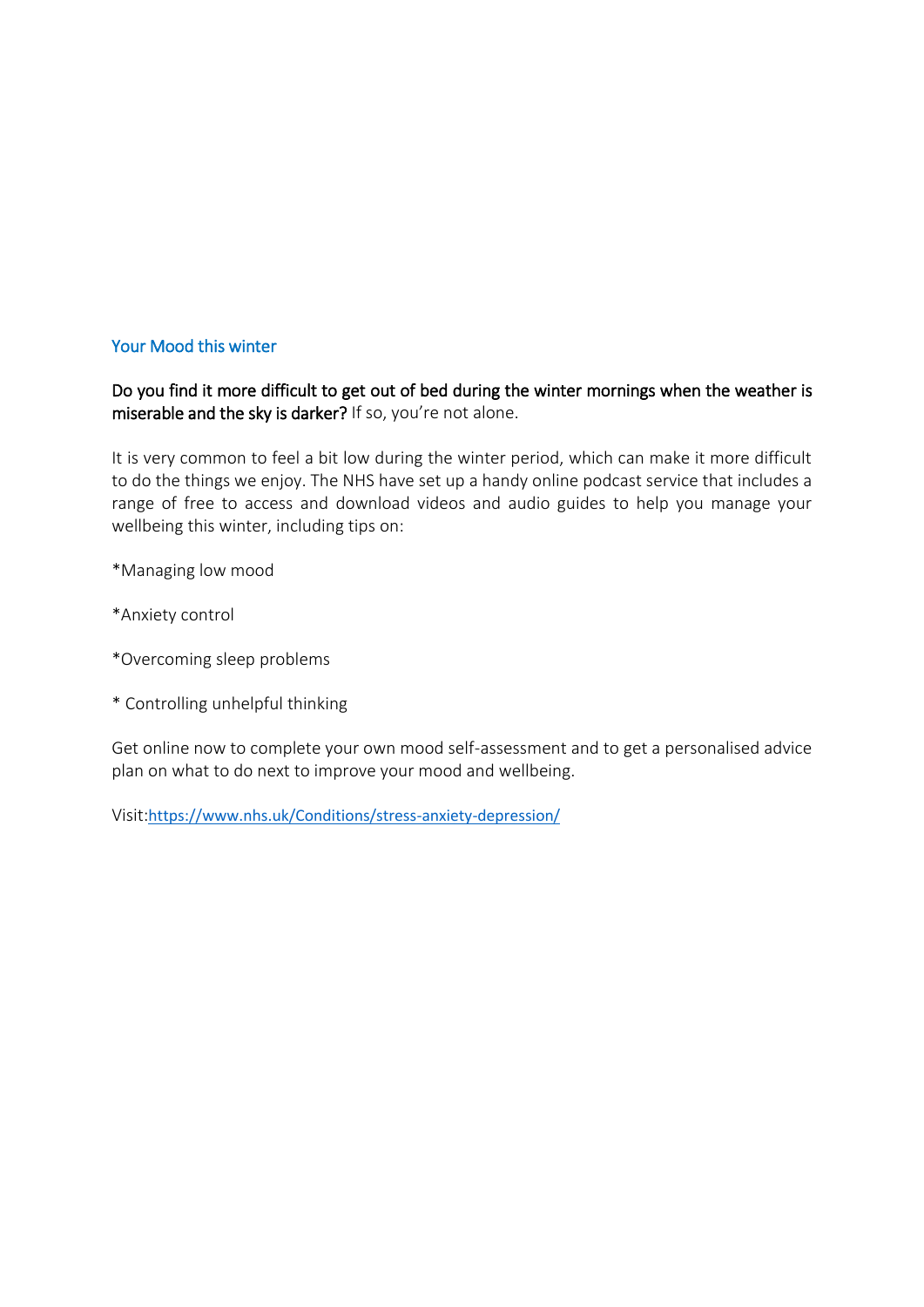# **NATION**<br>
North West<br>
Boroughs Healthcare

### Need urgent help with your mental health?

Live in Halton, Knowsley, **St Helens or Warrington?** Call us on our new Freephone number! We can help.



#### Keeping Well Indoors

We know it's tricky to get out and about as often as we'd like due to the pandemic, however there are small steps that you can take to make sure you are keeping yourself well when indoors.

#### Let the daylight in

During the daylight hours, make sure to keep your blinds/curtains open as much as possible. This reduces the production of the sleep hormone and make us more prepared for the

day.

#### Keep a routine

Aim to keep your daily routine as much as possible. If you are unable to leave the house to attend work or school then use phone calls and services like skype to connect with people. It is important that children and young people log in online to continue with their education, getting up at the normal time and getting dressed ready for their day ahead.

#### Get a good night's sleep

Getting a healthy amount of undisrupted sleep is key, it's very tempting to go into hibernation in this cold weather, that doesn't mean you should snooze for longer.

Research has shown that sleeping too much can leave you feeling lethargic.

Do something enjoyable every day, having a hobby, or enjoyable activity is key to maintaining positive wellbeing especially when we are stuck indoors.

For more tips on maintaining a positive wellbeing, visit:

[www.happyoksad.org.uk](http://www.happyoksad.org.uk/)